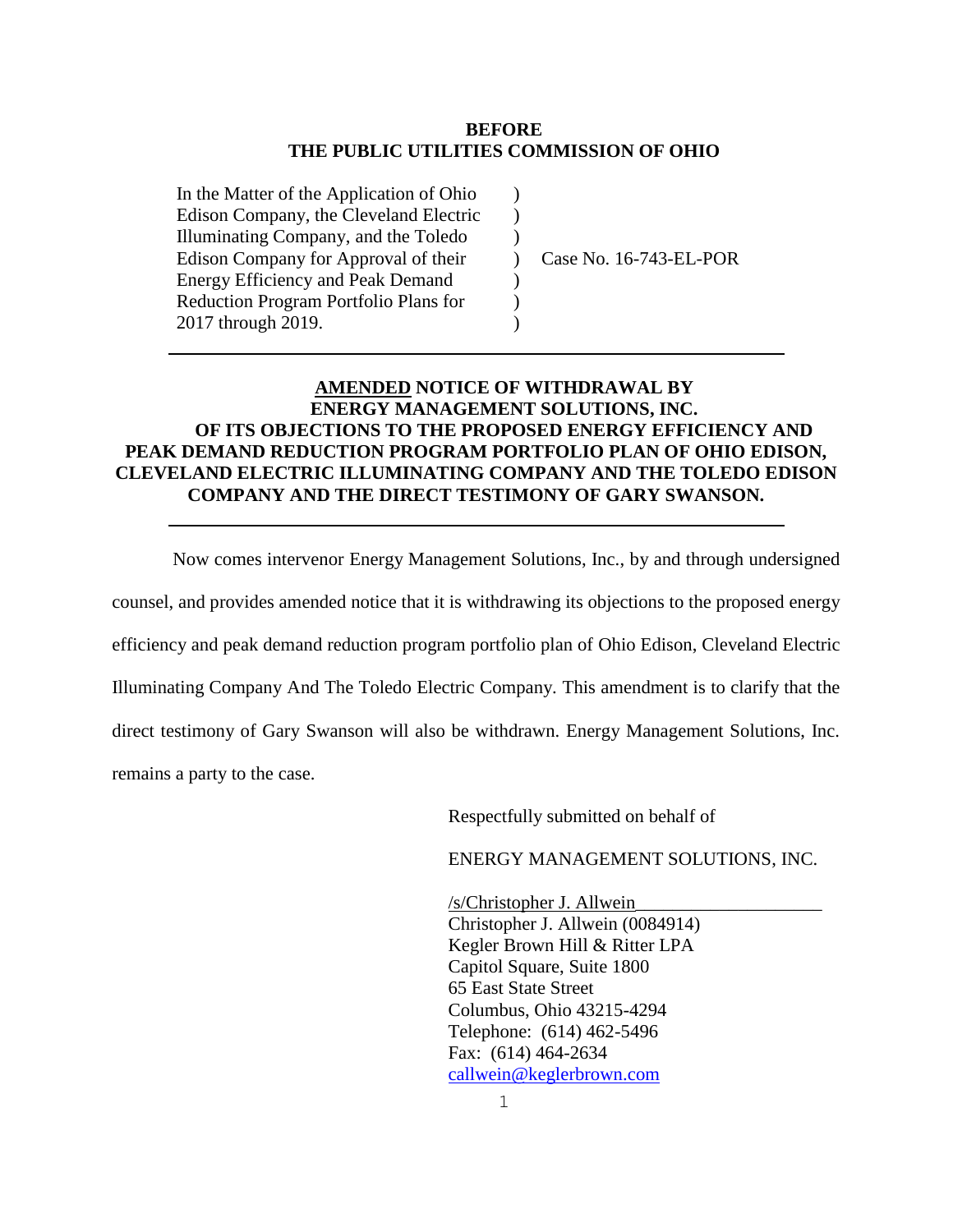### **CERTIFICATE OF SERVICE**

I hereby certify that a true and correct copy of the foregoing AMENDED Notice of Withdrawal was delivered via electronic mail on this 10th day of November, 2016 to the following parties.

> \_/s/Christopher J. Allwein\_\_\_\_\_\_\_\_\_\_\_\_\_\_ **Christopher J. Allwein**

#### **SERVICE LIST**

mfleisher@elpc.org kfield@elpc.org tdougherty@theOEC.org mleppla@theoec.org cmooney@ohiopartners.org ricks@ohanet.org mwarnock@bricker.com dborchers@bricker.com mpritchard@mwncmh.com [christopher.healey@occ.ohio.gov](mailto:christopher.healey@occ.ohio.gov) dstinson@bricker.com sechler@carpenterlipps.com gpoulos@enernoc.com joliker@igsenergy.com john.jones@ohioattorneygeneral.gov Natalia.messenger@ohioattorneygeneral.gov Attorney Examiners: Richard.bulgrin@puc.state.oh.us jburk@firstenergycorp.com cdunn@firstenergycorp.com eostrowski@firstenergycorp.com leiterr@firstenergycorp.com mrgladman@jonesday.com Kjklaw@yahoo.com jfinnigan@edf.org rdove@attorneydove.com paul@carpenterlipps.com Bojko@carpenterlipps.com Ghiloni@carpenterlipps.com rkelter@elpc.org swilliams@nrdc.org